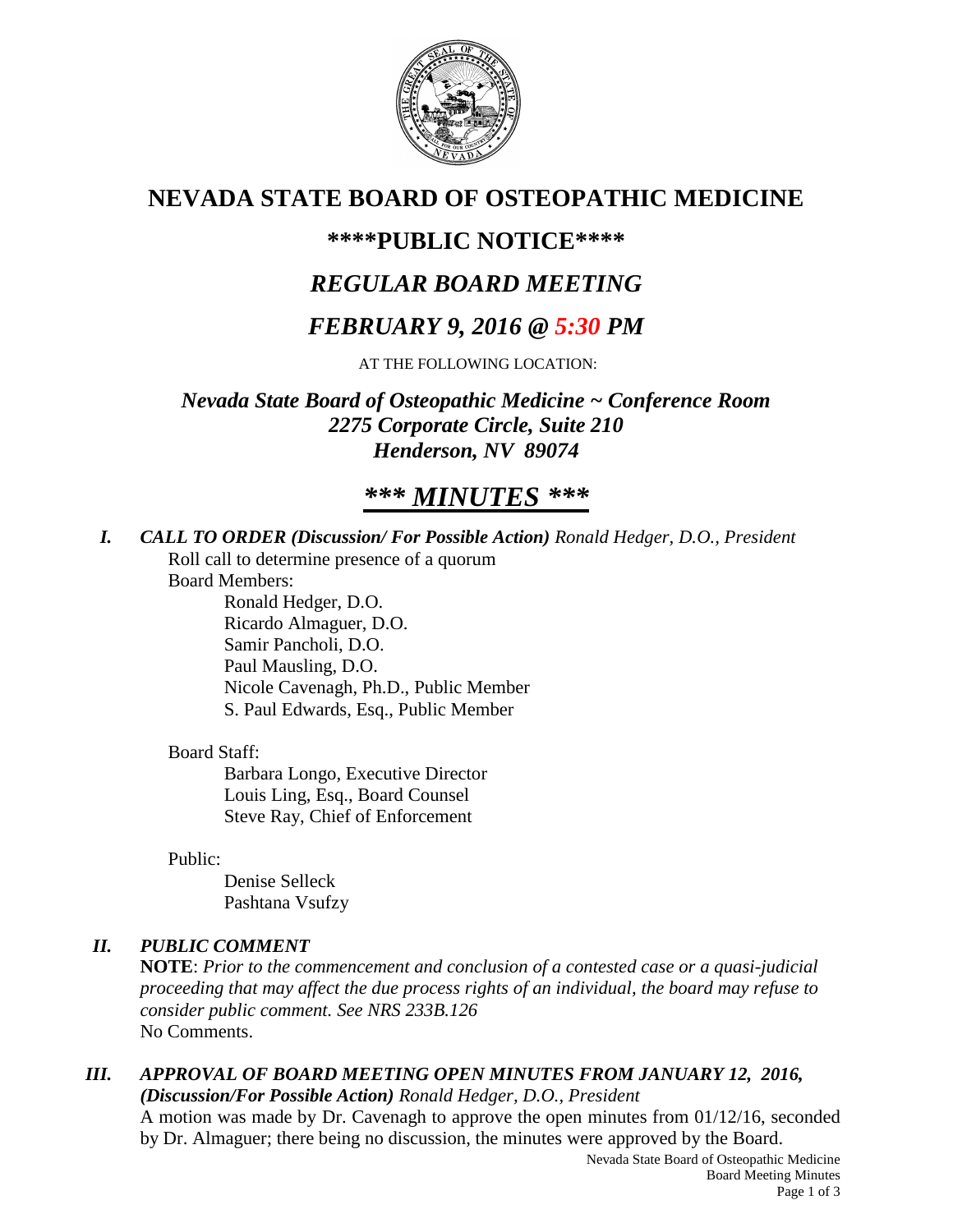### *IV. CONSENT AGENDA TO GRANT LICENSURE FOR OSTEOPATHIC PHYSICIANS & PHYSICIAN ASSISTANTS (Discussion/ For Possible Action) Ronald Hedger, D.O., President*

*Under this item the Board may consider the recommendations of the Executive Director and/or President to grant licensure to the below listed applicants. The Board may remove any applicant's name from the consent motion, but may not discuss the contents of the application for licensure without the applicant present following proper notice pursuant to the open meeting law.* 

*Consent agenda to grant FULL LICENSURE to the following applicants:*

#### *Osteopathic Physician Name Specialty*

*Brian Landreth, D.O. – Endorsement Anesthesiology Michael Vecchione, D.O. Psychiatry & Neurology*

*Lynn Kato, PA-C Michael Trainor, D.O. Kathleen Thomas, PA-C No supervising Steve Xiao, PA-C No supervising*

## *Special Licenses NRS.633.411: Elisha Bremmer, D.O. Kingman/Sunrise*

*Hee Sun Choi, D.O. Kingman/Sunrise*

*Special Licenses NRS.633.401(a): Matthew Boyer, D.O. Wyoming Athletic Trainer*

*Gregory Zakas, D.O. Physical Medicine & Rehabilitation*

*Physician Assistant Supervising Physician*

A motion was made by Dr. Cavenagh to approve the above licensees, seconded by Dr. Pancholi, there being no discussion; the license was approved by the Board.

### *V. + CONSIDERATION/APPROVAL OF NON REPORTING SETTLEMENT AGREEMENT AND ORDER REGARDING ZACHARY LEVOKOVE, D.O., IBM RONALD HEDGER, D.O., (Discussion/For Possible Action/Board may go into closed*  **session** *pursuant to NRS 241.030 to move to a closed session because the discussion will have to do with this applicant's character, alleged misconduct, professional competence, or similar items). Ricardo Almaguer, D.O., Vice-President*

Ms. Longo explained that this is Dr. Levokove's second failure to report a malpractice claim within the 45 days and he also answered "no" to question 4 on the 2016 renewal application regarding malpractice. He has been fined for not reporting. A motion was made by Mr. Edwards to approve the order and settlement agreement on Dr. Levokove, seconded by Dr. Pancholi, there being no discussion; the settlement agreement was approved. The IBM was recused from voting.

## *VI. EXECUTIVE DIRECTOR'S REPORT*

- a. Compilation Statement
- b. Licensing
- c. Fulfillment of George Fields settlement agreement.
- d. Interstate Medical Compact Licensure now has a twelfth state (Wisconsin) and have six states that are introducing the compact to their legislature. Those include